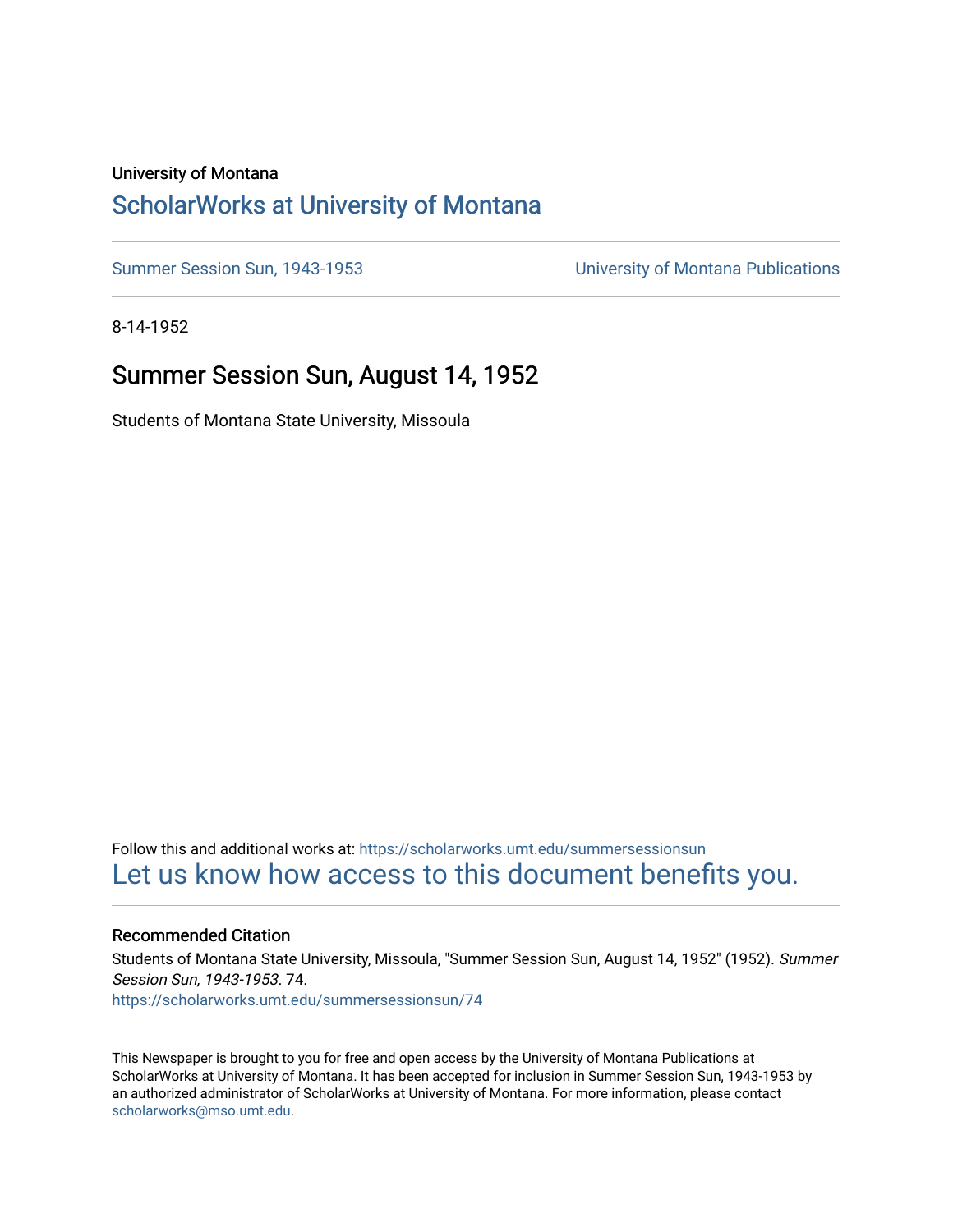# **University May Grant 130 Degrees**

One hundred thirty students have made applications for degrees to be received Aug. 21, during summer session commencement exercises in the Student Union.

Sixty-two students will receive their master of arts degrees and 68 students will be awarded bachelor degrees.

The tentative list of graduates, by degrees:

Master of Arts in Bacteriology: Lloyd Laverne Dahl, Hamilton.

Master of Arts in Classical Languages: Angeline O'Leary, Butte.

Master of Arts in Education: Eugenia Livingston, Helena; Henry Louis Pahl, Missoula; George G. Perkins, Metaline, Wash.; Paul Oliver Picton Jr., Red Lodge; Glenn Stewart Reznor, Missoula.

Master of Education: John W. Ballard, Missoula; Lloyd V. Bergstrom, Billings; Frank C. Bingham, Missoula; George B. Braniff, Bozeman; Anges Longmuir Brown, Missoula; Lawrence W. Capps, Tona-<br>lea, Ariz.; William A. Coe, Mislea, Ariz.; William A. Coe, Missoula; Xoa M. Daugherty, Arlee; Dayton W. Denton, Clarksville, Tenn.; Elizabeth Mary Duffield, Billings; Samuel Aubrey Earl, Taber, Alberta; Stuart E. Fitschen, Butte; Raymond Hokanson, Libby; Waldo A. Jackson, Cheny, Wash.; Layton Francis Jones, Florence; Rudolph Paul Koch, Forsyth;

Gordon Gerhard Lallum, Valley City, N. D.; Weldon Robert Martin, Missoula; Steve M. Matosich, Anaconda; Verne Eugene Mayon, Hinsdale; Dale F. McFarlane, Kalispell; Edwin Obenauer, Eureka, S. D.; Wilfred Charles Pape, Agar, S. D.; Minnie Ellen Paugh, McAl-Wilford George Poppie, Hamilton; William C. Ross, Kalispell; James M. Stroud, Havre; Walter R. Stephens, New Leipzig, N. D.; Mary Lee Tower, Great Falls; Byron J. Townsend, Missoula; Margaret M. Walsh, Great Falls; Jesse Claude White, Missoula; Parks Whitmer, Missoula;

Con Wittwer, St. Ignatius. Master of Arts in Economics: Ingeborg Leopoldine Rosa Wollmerstorfer, Vienna, Austria.

Master of Arts in History and Political Science: Donald E. Bartell, Ronan; Edward Gaylord Cook, Missoula; Donald F. Graff, Laurel; James Gilmore Handford, Lock Arbour, New Jersey; Joe S. Wolff, Great Falls.

Master of Forestry: Theodore William Navratil, Tuckahoe, N. Y.

Master of Arts in French: Mary Frances Sweeney, Calgary, Alberta.

Master of Music Education: Ruth Voelker Bakewell, Missoula; George E. Bowring, Dillon; John R. Cowan Jr., Hobson; Charles R. (please see page two)





**LIKE MOTHER, LIKE SON—Mrs. V. Lucille Bulman and her son, Donald K. Bulman, will both receive degrees at the summer graduation ceremonies. Mrs. Bulman is graduating in sociology and anthropology and Donald is graduating in education. Both are graduates of Havre high school. Mrs. Bulman has been teaching school in the Havre area for almost 25 years, and Donald plans to teach science in a Montana high school.**

# **'52 Writers' Conference Ends On Notes of Confidence**

#### **BY BILL GALVIN**

The 1952 Writers' conference ended Friday morning when four of the participating members held the last panel discussion and concluded that the conference had been a success.

Henry Larom, director of the conference, felt that although most of the writers had disagreed with each other on several points they were, after all, working toward the same goal. Mr. Larom didn't exactly say what that goal was, but one could conclude that it was a better understanding of mankind through the efforts of the writer in America.

David Davidson, who is the author of several novels, thought that the future of the writer in America is taking place right now in such conferences. When he thought of first coming out here to culturally barren Montana, he admitted that he was not sure of what he would find. However, he has been rewarded, as has Montana, by finding that all of the writers seem to know where they are going and What they want to write about. He said he has found at least three writers who have already "arrived." He has also found one novelist who after two chapters has definite promise.

Mr. Larom wished to follow up these writers who have been encouraged at the conference. He asked that all the writers who have found hope and encouragement give their names to the English department so that the encouragement will not stop.

Leslie Fiedler, who is on a Fulbright scholarship to teach in Italy, also asked himself why he (please see page four)

# **Homecoming Set For Oct. 4; Includes Reunions**

Two class reunions are set for the 1952 MSU Homecoming Oct. 4.

Members of the classes of 1902 and 1927 are completing plans now for 50-year and 25-year celebrations, respectively, as part of the 1952 Homecoming program, according to A. C. Cogswell, alumni association director.

Guy Sheridan, Missoula, is chairman of the reunion for the class of 1902, and Mrs. Heloise Vinal Wickes, Missoula, is in charge of the reunion for the class of 1927.

Ted Delaney '47 of Missoula is chairman for the 1952 celebration. The football game with Brigham Young university the afternoon of Oct. 4 will mark the University's entrance into regular Skyline Eight conference competition.

# **Plans Set Foi<sup>4</sup> Degree Exercises**

**AU candidates for degrees in the summer commencement should report to A. C. Cogswell behind Main hall not later than 7:20 p.m. Aug. 21, to be lined up for the graduation march to the Student Union auditorium. In case of rain, they should meet at that time in the Student Union Gold room.**

Approximately 130 candidates for degrees will take part in the summer commencement exercises, which will start at 8 p.m., Aug. 21, in the Student Union auditorium. There are 68 applicants for bachelor of arts degrees and 62 applicants for master's degrees.

A special feature of the commencement program will be the granting of honorary master of arts degrees to Mr. and Mrs. Charles M. Bovey of Great Falls for their contributions in the pres- (please see page four)

## **Chumrau Urges Seniors, Teachers To Use Bureau**

Graduating seniors and teachers may still register and use the services of the placement bureau, according to Paul Chumrau, director of the bureau.

Teachers attending summer session are eligible to register upon completion of one session. The bureau is still receiving calls for music teachers, home economics teachers, and English teachers, but in this last category they must be women.

Most of the June graduates have been placed, Mr. Chumrau said, but anyone looking for jobs are welcome to come over and check the unfilled positions. Calls are still coming in for teachers and administrators. Administrative work requires an M.A., and several calls have been received.

Kay Reardon in the job placement, said that many seniors have not registered and that it would be wise to get their letters of reference befor they leave school. Many students write back for letters of reference after they are gone and sometimes forgotten. It would be wise, she said, to regis-ter with the placement bureau before they leave and when references or information are needed it is readily available.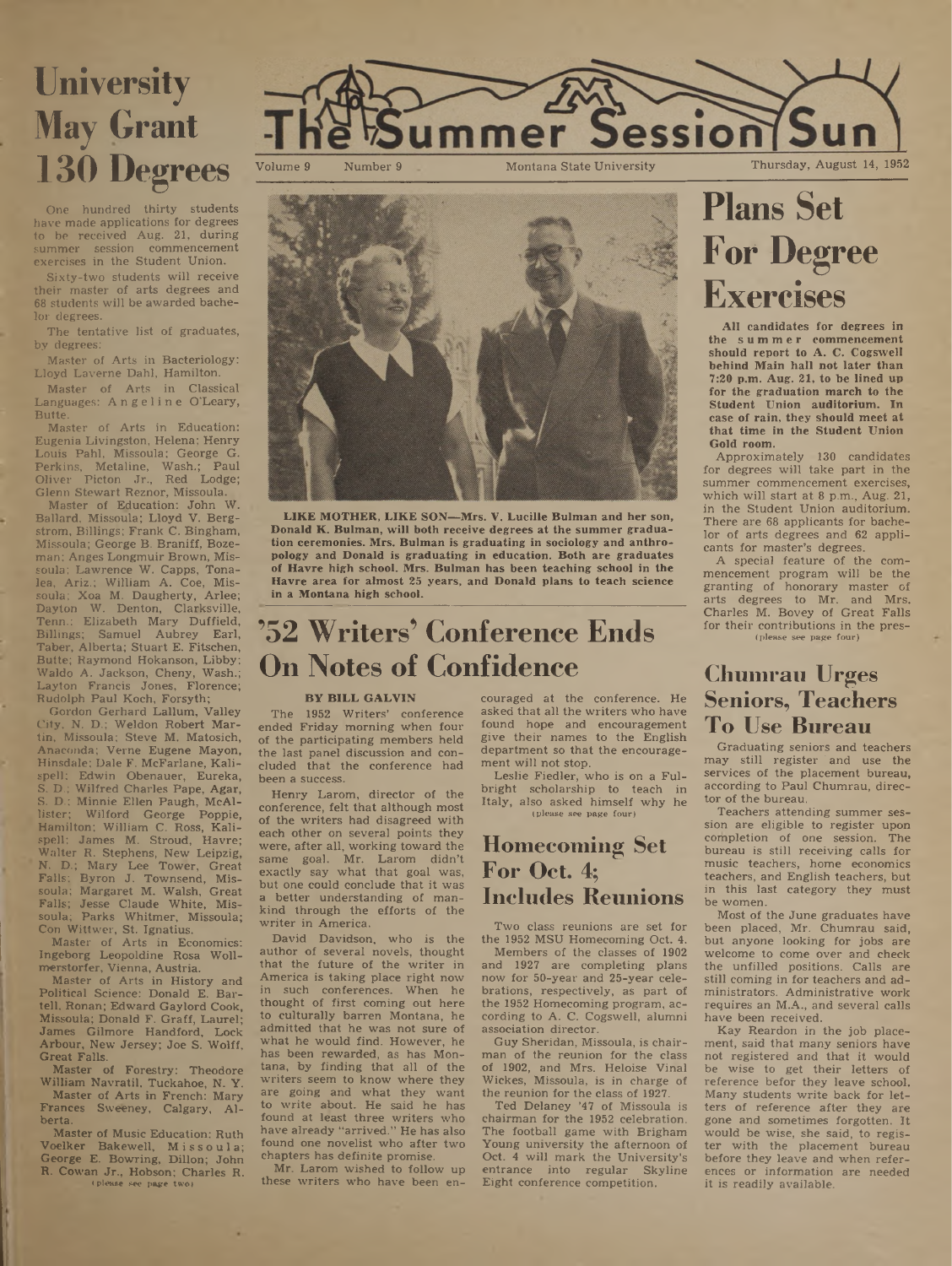#### **2 SUMMER SESSION SUN Thursday, August 14, 1952**



# **Another Bound Volume**

With this issue the Sun finished another summer of covering campus activities, and shortly another bound volume will be added to those that record the pattern of MSU's summer sessions. Within those volumes is Montana's reply to the magazine th'at once called the University a "cultural airpocket in the Rockies." Sooner would the University remember the praise given recently by Donald Adams of the New York Times, the network's choice of MSU voices for its coast-to-coast programs, and John Gunther's reference to Montana's "justly famous School of Journalism."

And within those volumes are preserved the names of the graduates who sought and seek to make this country the better for having better-educated young people. It takes more than a little "doing" to'turn down offers of good summer jobs or a well-earned rest to return to the campus for advanced degrees and refresher programs.

While without students a school is nothing, between those covers, too, are frequent quotes from the profs who directed and shared the teaching. There are "according- to" stories from Ernie Atkinson, Linus Carleton, Bill Maucker, and "Shally." It's not child's play exactly to put on a show with such a big cast.

Don't bust a gusset getting over to the Sun office to browse through the files—but they're proud evidences of what MSU annually offers.

#### **130 Degrees Given**

t,continued from page one)

Cutts Sr., Billings; Alan Lawrence Fryberger, Charlo; Janet Mildred Conrad; George Daniel Lewis, Missoula.

Master of Arts in Mathematics: Norman C. Davis, Missoula.

Master of Arts in English: Franklin C. Mauldin, Elroy, Ariz.

Master of Arts in Sociology: Inez H. Capps, Tonalea, Ariz.

Master of Arts in Physics: David Evan Rempel, Dutton.

Master of Arts in Zoology: Ruth Navarre Scott, Tenafly, N. J.

Master of Arts in Physical Education: Lynn S. Stein, Sunburst.

In the undergraduate fields: Bachelor of Arts in Business Ad-

ministration: Roy W. Cox, Chinook. Bachelor of Science in Business Administration: Thomas Martin Ask, Vananda; Arthur J. Aune, Costa Mesa, Calif.; Richard H. Durnford, Missoula; Frank Donald Hughes Jr., Scobey; Jack Ray Lawrence, Great Falls; Edward W. Nelson, Missoula; Carl Suhr Jr.,

Great Falls. Bachelor of Arts in Psychology and Philosophy: Wallance Eugene Albert, Missoula.

Bachelor of Arts in Sociology

and Anthropology: Betty Irene: Bernhardt, Billings; Viola Lucille Bulman, Havre; Herbert William Madole, Whitefish.

Bachelor of Arts in Education: Hugh A. Beausoleil, Anaconda; Hilda Louise Bloomquist, Missoula; Donald K. Bulman, Havre; Tom Carkulis, Butte; Lauris Raye Collison, Great Falls; Kedrick William Flint, Whitefish; Harold Guthrie, Missoula; Signe Marie Harlow, Geyser; Clarence Guy Hockett, Havre; Joseph H. Lutz, Nashua; Garfield O. Munson, Dodson; Elizabeth Ruth Nicholson, Missoula; Alice Beatrice Nostdahl, Bottineau, N. D.; Billy K. Pate, Sheridan, Wyo.; Frank Thomas Pogachar, Klein; Anna E. Rafferty, Missoula; Donald L. Richardson, Missoula; Stanley Frank Rutherford, Helena; Winifred M. Sevalstad, Great Falls; Donna Jeane Sherbeck, Billings; Kenneth Owen Smith, Kelso, Wash.; Albert H. Steinmetz, Mis-soula; Clinton J. Tracky, Terry; Jesse E. Wilcomb, Gildford.

Bachelor of Arts in Home Economics: Barbara Jo Bush, Missoula; Norma Schruck Swanson, Missoula.

Bachelor of Arts in English: Charles Geoffrey Cromwell, Coeur d'Alene, Ida.; Elizabeth A. Hart,

# **Grizzlies to Start Fall Training Table Sept. 2**

Approximately 43 Grizzly football prospects will be invited to start fall training this year, according to Athletic Director Clyde W. Hubbard. The training table will start Sept. 2.

Lettermen returning include Ed Anderson, Missoula; Don Gerlinger, Chicago; Harold Maus, Hamilton; Frank Nickel, Billings; and<br>Jack Rothwell, Billings, ends; Jack Rothwell, Billings, ends; Gordon Jones, Butte; Bob Lamley, Kenton, Ohio; Jim Murray, Anaconda; and Bob Stewart, Billings, tackles.

Bob Antonick, Butte; Jim Burke, Livingston; and Mel Ingram, Billings, guards; Dick Linsey, Missoula; and Joe Roberts, Butte, centers; Murdo Campbell, Great Falls, and Dick Shadoan, Billings, quarterbacks.

Gene Carlson, Great Falls; Bo Laird, Miles City; and Fred Mirchoff, Long Beach, Calif., are the fullback lettermen, and Bob Yurko, Great Falls, is the only halfback letterman expected to return.

Glasgow; Janet Beldon Howe, Fargo, N. D.; Jaimie Leigh Stewart, Missoula.

Bachelor of Music: John Edward Daly, Townsend.

Bachelor of Laws: John R. Davidson, Williston, N. D.

Bachelor of Arts in Mathematics: Robert S. DeZur, Missoula; Larry Clifton Hunter, Missoula.

Bachelor of Arts in Geology: Leslie Frank Dunlap, Moulton; Ray Byron Olson, Missoula; William Reynolds, Highland, Ind.

Bachelor of Arts in Law: Alton Dale Forbes, Great Falls; Donald McMullen, Missoula; James G. St. Amour, Missoula.

Bachelor of Arts in Journalism: William F. Galvin, Missoula; Norman G. Weiler, St. Ignatius.

Bachelor of Science in Forestry (forest management): William K. Gibson, Kalispell.

Bachelor of Arts in History and Political Science: Albert Barbieri, Corona, N. Y.; Thomas Daniel O'Connor, Culbertson.

Bachelor of Arts in Economics: Ivan Edward Howard, Stevensville; Gordon Thomas Litton, Whitefish; William Patrick Rice, Butte.

Bachelor of Science in Wildlife Technology: James Watson Jutte, Dobbs Ferry, N. Y.

Bachelor of Arts in Health and Physical Education: Walter Kaiser, Missoula; Melvin K. Lackman, Laurel; Jack A. LeClaire, Anaconda; Bonita Mae Sutliff, Missoula.

Bachelor of Arts in Physics: James Wallace McBroom, Polson. Bachelor of Arts in Bacteriology

and Hygiene: Helen Marian Ramey, Helena.

Bachelor of Arts in Sociology: Helen Louise Stroup, Missoula.

# **Bue to Give TV Report At Convention**

Prof. O. J. Bue of the journalism school will speak at the 67th annual convention of the Montana State Press association in Sidney this week end, according to secretarymanager W. L. Alcorn. Other journalism staff members who will accompany Bue and Alcorn are Prof. E. B. Dugan and Dean J. L. C. Ford.

Professor Bue will give a talk entitled "Television as a Competitor" which will be based on observations he made while covering the national political conventions for the National Broadcasting company in Chicago last month. While at Chicago, Bue also attended a two-week radio-television seminar at Northwestern university.

"Television demonstrated that it could get the story—first at Abilene, later at Chicago, and it did a man-sized job of battering down the doors to the smoke-filled rooms," Professor Bue said.

"In Chicago especially television demonstrated that it could tell the story, with an utter contempt for cost and an immeasurable amount of equipment," Bue said. The three major networks spent in excess of \$12 million in two weeks of coverage of the conventions.

Other speakers scheduled to appear on the convention program include Dean Ford, who will give a report from the journalism school; Larry Bowler of the Daniels County Leader, who will tell, "What You Can do With a Polaroid Camera"; and Thomas E. Dobbs of the Sonohomish (Wash.) Tribune, who will talk on "Shop Economies."

#### University Students To Entertain Boy's State

Montana State University will be represented at Boy's State in Dillon Aug. 19.

The University School of Music will send several students to Western Montana College of Education to entertain the several hundred high school boys there for the annual meeting. Karen Whittet, Livingston, Miss Montana of 1952, will also appear on the program with the music school students.

#### Historical Pageant Set for Deer Lodge

"Gold Is Where You Find It," an historical pageant of the early gold-rush days of Montana, is scheduled for production in Deer Lodge, Aug. 20-23.

The pageant, under the direction of MSU Prof. Bert Hansen, is to be staged as part of the Deer Lodge centennial celebration.

Madame Curie was the first woman appointed to the French Cabinet.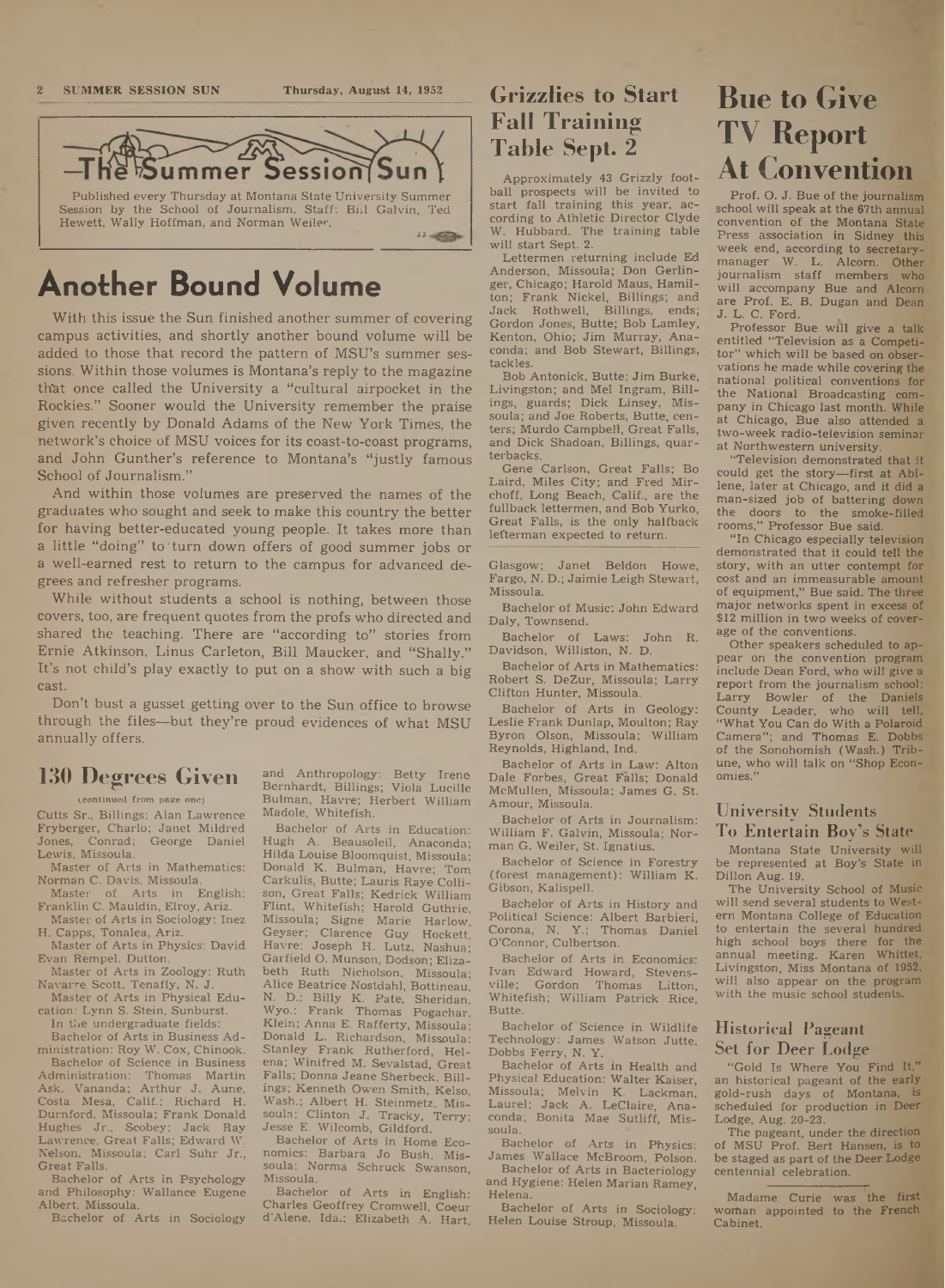# *Malouf and Students Spend Summer In Study of Old Indian Village*

#### **BY TED HEWETT**

Finding remains of an Indian village occupied between 1870 and 1885 and an 86-year-old Indian who once lived there offered a lot of practical experience to the students who accompanied Prof. Carling Malouf of the sociology and anthropology department on his archeology survey class this summer.

The group, headed by Malouf, consisted of four University students, John Garrett, an anthropology student from Tulane university and Malouf's field supervisor; plus two hired laborers. They finished their work last week.

Leaving here the first of July, the group spent most of their'time at the Indian village they worked on. The Hidatsa Indians there, locally known as Gros Ventre, named the village after their chief, Crow Flies High.

#### **Settlement of 100**

Malouf said the village, at the time it was occupied, was composed of 20 cabins and one earthlodge, which was used as a dance hall. About 100 people lived there.

As it was located outside the reservation, the Indians received no rations or federal aid from the government.

As a result, they were largely dependent on the land they cultivated, especially after the buffalo disappeared from the range. Since the time the village was deserted, about 1885, the land where it once stood has been plowed about 50 times, Malouf said, making it very hard to find outlines in the terrain showing where the various cabins had been.

Malouf's group was fortunate, however, in finding an Indian who had lived in the village who remembered not only where all the cabins had stood, but pointed out where the earthlodge had been, and remembered the names of almost all the Indians who had lived there. In addition to their names, the old Indian related them together by their clans.

#### **Bear in the Water**

The Indian, whose Indian name is Bear in the Water, has used his English name, Adlai Stevenson, since taking it in 1893 in honor of the then vice-president of the U. S. Although he is now 86 years old, he supplied Malouf's group with much information about the village that would have otherwise never been obtainable, and drew a map of the village and a drawing of the earthlodge as it looked when occupied.

Stevenson is an old Indian scout, having enlisted at Fort Buford, N. D. at the time Sitting Bull was still threatening. He later was made a mail carrier with a route from Buford to Miles City. Malouf said the old Indian made their study more enjoyable by spending a lot of time in the group's camp,

telling stories to the students.

Of the 20 cabins that once made' up the village, the group found remains of eight, and dug around a couple of them finding about 400 specimens of old tin cans, files, saws, dishes, bottles, and so forth, all dating back to the 1870's and '80s.

The group also found two cache' pits about nine feet underground, in which the Indians stored corn and meat. At the bottom of each they found the remains of a buffalo calf.

The four students in Malouf's archeology survey class were DeVona LeMieux, Stanley, N. D.; Roy Shipley, Livingston; Richard Cannon, Butte; and Margaret Wetzsteon, Sula. They each, received seven credits for their work this summer.

#### **Under Park Service**

The survey was made under a \$3,000 contract with the National Park service, Malouf said, which is given for archeological studies in areas that will be flooded out by the construction of a new dam. The area they studied will be flooded in a few years when the Garrison dam, now under construction, is finished.

The dam will be one of the largest rolled earth-filled dams in the world, and will back up water on the Missouri for about 200 miles, almost extending into Montana. It is located about 30 miles south of Minot, N. D.

The village studied by Malouf's group is located near Sanish, N. D., about 100 miles upstream from the dam. Malouf said this is the fourth summer he has taken a class out on such a study. Last year he led a study of four occupation sites dating from 1750-1780 about 50 miles upstream from the dam.

"Our field work in that area is done now," Malouf said, "and we won't know where we will be able to work next summer until the park service negotiates its contracts again next spring."

## **Fall Registration To Be Sept. 21-27**

Autumn quarter will get under way with the orientation and registration week for freshmen from Sept. 21-27. Registration for former students will be from Thursday through Saturday, Sept. 25-27, and instruction will begin Monday, Sept. 29.

Registration materials will be distributed Thursday, Sept. 25, from  $1$  to  $4$  p.m. in the basement of Main hall. Schedules of classes will not be available until registration begins.

Thanksgiving day, a holiday, will come on Thursday, Nov. 27. Final examinations will be given during the week of Dec. 15-19, after which Christmas recess begins. Winter quarter will start Jan. 5.

# **Summer Calendar Had Variety In 14 Workshops, Conferences**

This summer 14 workshops and conferences offered many interesting opportunities for contact with fields other than regular university work.

Workshops in business education started the summer session. They were offered jointly by the schools of business administration and education, and featured demonstrations in business machines, lectures, and instruction on the newer methods of teaching shorthand, typing, and transcription. Louise Bernard, director of the School of Distributive Education of the College of William and Mary; Dr. E. Dana Gibson, a specialist in visual aids from San Diego State college; Philip S. Pepe, a specialist from Remington Rand; Laura Nicholson, supervisor from the State Department of Public Instruction; and Dr. C. T. Yerian, from Oregon State college, were the main speakers at these events.

#### **MIA in Fifth Year**

The fourth annual festival of the Montana Institute of the Arts was on the campus June 20-22. The MIA is a group of Montana citizens, about 1500, organized-five years ago from among people who are interested in the arts generally. The institute was broken into eight sections, each dealing with one phase of the arts.

During the week of June 23-24, the seventh annual P-TA workshop on the MSU campus took place. More than 150 attended the meeting.

After the Fourth of July vacation the Rocky Mountain Institute for Chamber of Commerce Secretaries got under way. It was the thirteenth annual meeting on the campus and it lasted from July <sup>6</sup> to July 12. More than 100 chamber of commerce officials from the Rocky Mountain area attended the week-long school-for concenrated instruction in their particular fields.

The same week the workshop in school and community health and safety was conducted. The work centered around the administrative aspects of the school-community health program for the schoolage child.

A custodial workshop was under the direction of L. O. Thompson, at the same time the workshop No. <sup>1</sup> for case workers was under way, July 7-11.

The Northern Rocky Mountain Roundup of Regional Arts started July 14. It featured a series of intensive, two-week programs in crafts, such as weaving, handwrought jewelry, and enameling on metal. Doris Strachan handled the pottery class, Margaret Craft taught the jewelry class, Mary J. Larom conducted the enameling on metal, and Kathryn Lyon was the weaving instructor. The roundup, under the direction of H. V. Larom, lasted until Aug. 8.

The Educational Problems conference met from July 16 to 18, and workshop No. 2 for case workers finished the second half of its program on July 25. More than 330 school superintendents, principals, supervisors, teachers, and lay leaders had registered for the educational problems conference.

From July 21 to 26, Ray Eliot, University of Illinois football coach, Cecil Baker, basketball coach of the Utah Aggies, and Roland Logan, famous trainer, conducted the 1952 MSU coaching school. The week-long school instructed Montana coaches in basketball and football techniques and training practices, with special emphasis on high school coaching and training.

Publications Pow Wow and Music Camp dominated activities, including the Summer Session Sun, from July 27 to Aug. 9. Pow Wow was sponsored by the Montana Interscholastic Editorial association and the School of Journalism, July 27-Aug. 2, and Music Camp by the School of Music. The Music Teachers Institute also carried on during the same period as did the two-week unit course in music education.

Then there was the Conservation Education workshop from July 28 to Aug. 22 (now in session) and the unit course in Supervision for Public Welfare Workers from Aug. 4-15.

This summer session also saw an art exhibit by Sari Dienes, famous artist from New York. Her work, etchings, tempras, and water colors, was on display in the lounge of the Student Union. Peppino Mangravite, noted artist and head of Columbia University school of painting and sculpture, took part in the Regional Arts program. He lectured and gave both group and private criticism from July 26 to Aug. 2.

The conference that produced the most "names" was the Writers' conference which ended last week. Van Wyck Brooks, Pulitzer prize winner; David Davidson, author "The Steeper Cliff," "The Hour of Truth," and "In Another Country;" Hilde Able, author of "The Lake," "Guests of Summer," and "Victory Was Slain;" Leslie A. Fielder, a frequent contributor of poetry and criticism to Partisan Review, Kenyon Review, and others; Peggy Simpson Curry, author of "Fire in the Water, which won the 1951 \$25,000 Doubleday award; Norman' Fox, author of 21 books and short stories; and Henry V. Larom, author of "The Mountain Pony and winner of the Boys' Club American award in 1949.